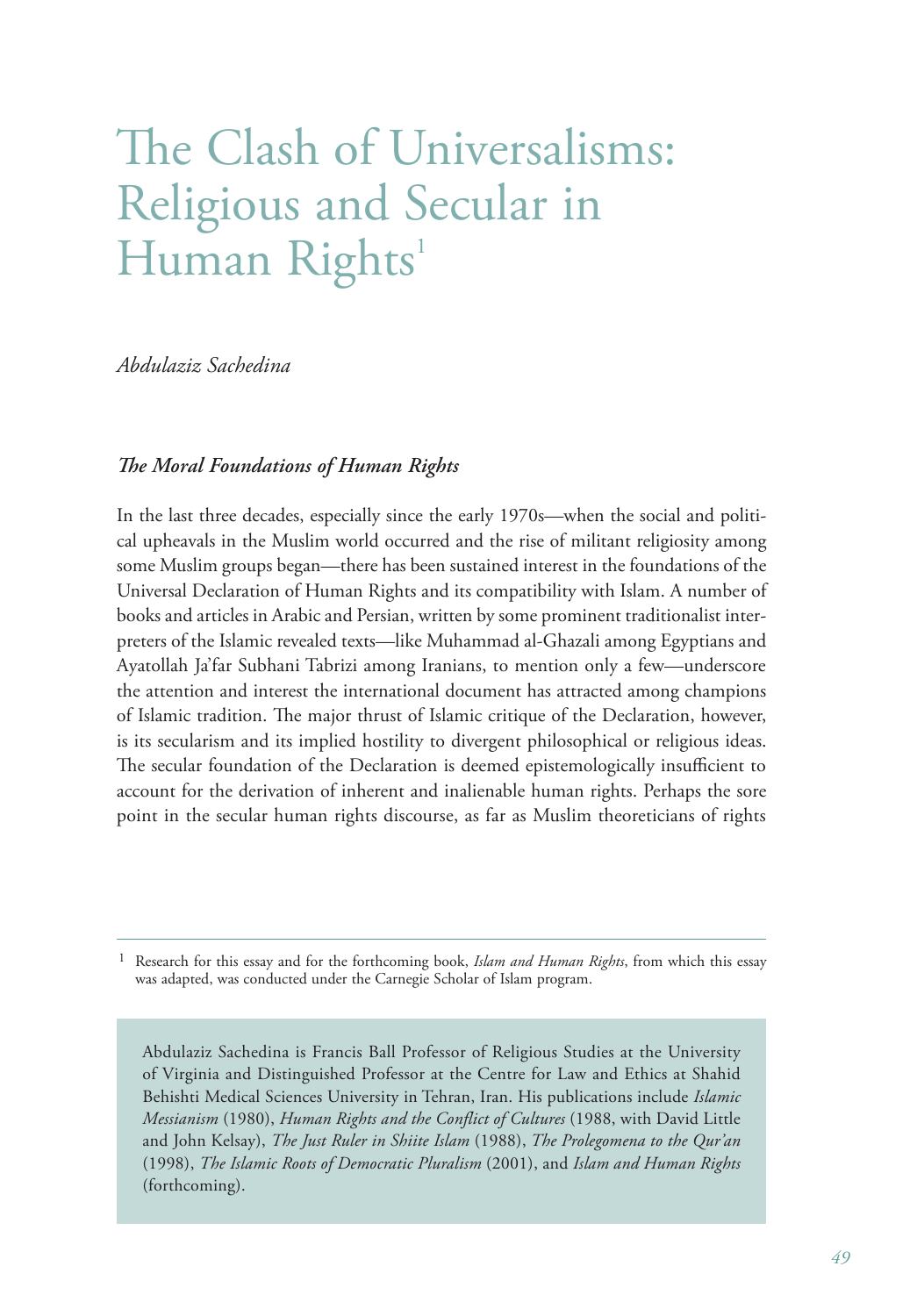language are concerned, is the total dismissal of anything religious as being an impediment to the modern development of human rights.<sup>2</sup>

It is a mistake to think that Muslim thinkers, even the most traditionalist among them, are against the need for universal human rights to protect human dignity and human agency in the context of a nation-state today. Even the staunchest opponents of the Universal Declaration of Human Rights, who regard the document as being morally imperialistic and culturally ethnocentric, concede the fact that human beings have rights that accrue to them as humans.3

Human rights language is modern, firmly rooted in a secular liberalism that safeguards and promotes citizens' rights and that demands privatization of religion from the public sphere to allow the development of a politics independent of religion. This secularization of the public sphere is absent in Islamic juridical and theological anthropology. Human beings are not conceived in terms of compartmentalized individuals who can separate the spiritual from the temporal in their persons and keep the former from interfering with their everyday lives. Consequently, the secularism that undergirds the Declaration does not translate into an Islamic idiom without raising serious questions about the relationship of religion to the state. More importantly, the overriding emphasis on the autonomy of the individual, with an independent moral standard that transcends religious and cultural differences, to claim rights without considering the bonds

<sup>&</sup>lt;sup>2</sup> It is worth reminding ourselves that Christian assessment of the Declaration is founded upon an entirely different set of concerns that arose from its reaction to the liberal paradigm, which was based on radical individualism and was derived from the historically situated political and social discourse of seventeenthcentury philosophical thought. In his introduction to *Human Rights and the Image of God* (London: SCM, 2004), Roger Ruston traces the development of Christian-Catholic criticism of the liberal paradigm of human rights since the Universal Declaration in 1948. While there are some common themes that unite Muslim critics with their Christian counterparts, for Muslims the major problem with the liberal paradigm has been its hostile attitude to religion per se and its enormous confidence in secularism, which has failed time and again to deliver justice in Muslim countries that adopted its presuppositions for their reconstruction of modern Muslim societies. It is not only Turkey that institutionalized secularism through constitutional politics and is now faced with internal challenges posed by Islamic cultural revival; Algeria also stands out as another unmistakable example of secularism enforced from the top by a colonial power that failed to deliver a democratic political system, justice, and the fair distribution of national wealth to its citizens.

<sup>3</sup> In his book on human rights, the prominent traditionalist scholar of Egypt, Muhammad al-Ghazali lends qualified support to the international document as something that must be respected by Muslims because some of its "foundations" are also enunciated in the Qur'an. For Ghazali, like other traditionalist scholars in the Muslim world, Islam provides the norms that are culturally legitimate and applicable within the Islamic world. As such, an alternative declaration of Islamic human rights is appended to the translation and discussion of the international document. See *Huquq al-insan: Bayn ta'alim al-islam wa i'lan al-umam al-muttahida* (*Human Rights: Between the Teachings of Islam and the Declaration of the United Nations*) (Alexandria, Egypt: Dar al-Da'wa, 1422/2002). This trend in traditional human rights scholarship has undermined the legitimacy of the universal declaration in Muslim eyes. The only way to lessen the negative influence of this trend is to engage traditional scholars in exploring the metaphysical foundations of the human rights declaration and demonstrate the common moral ground that is shared by world religions in upholding the norms that undergird the international document. By denying any normative foundations for the human rights declaration and insisting upon its secular thrust, the opportunity to stimulate conversation with the actual representatives of Islamic tradition is lost.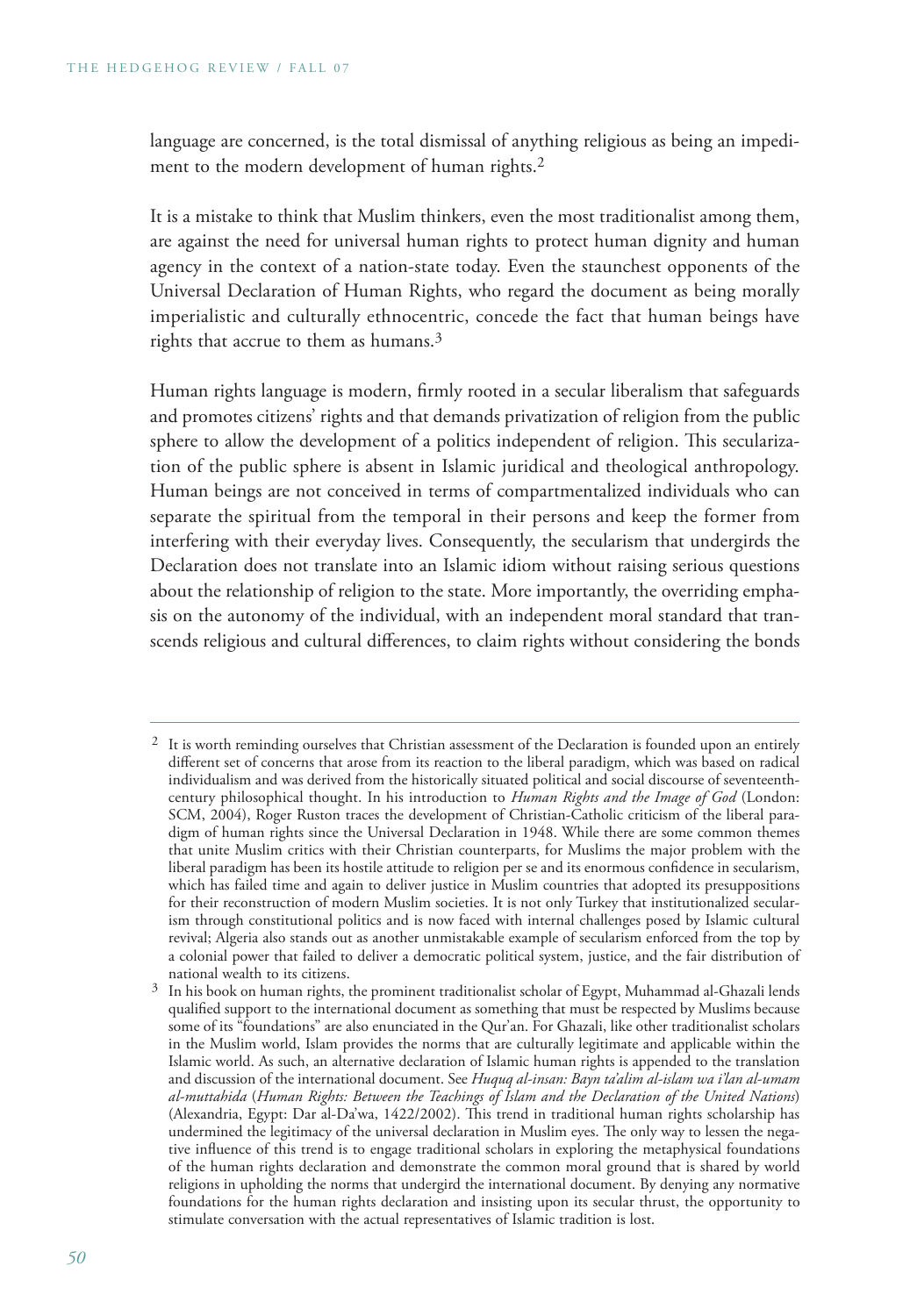of reciprocity runs contrary to the Islamic tradition's emphasis on the community and relational aspects of human existence.

Ongoing Muslim criticisms of the Declaration as being prejudicially anti-religious and politically hegemonic are founded upon a rejection of the universal claim of secular morality. These criticisms can be best tackled by looking at the philosophical and metaphysical issues undergirding the international document that can find resonance in Islamic philosophical theology. However controversial, I believe that a frank exchange about the universal moral foundation of human rights will provide a corrective to Muslim perceptions about the intended secularist bias of the Declaration. Engaging traditional Muslim scholars in rethinking their anti-Declaration stance and challeng-

ing them on their own terms to recognize that Islamic revelation and the Declaration share a common moral terrain to protect individuals from oppression will aid the overall goal of the universality of the secular document in garnering support for its implementation in the Muslim world.

Without engaging those who disagree with these universal principles and their cross-cultural application, universal human rights will lack the necessary legitimacy and enforcement in the Muslim world. As long as the moral and metaphysical foundations of human rights norms remain unarticulated, they will be easily dismissed as yet another ploy to dominate Muslim societies by under-

*Without engaging those who disagree with these universal principles and their cross-cultural application, universal human rights will lack the necessary legitimacy and enforcement in the Muslim world.*

mining their religiously based culture and value system. Moreover, since the rise of Islamic political consciousness in the post-colonial age, Muslim authorities, for various reasons, have found it legitimate to dismiss compliance with some articles in the Universal Declaration of Human Rights by labeling them as "imperialistic" or "culturally Eurocentric." As it stands, the Declaration is viewed as being insensitive to particular Muslim cultural values, especially when it comes to speaking about individual rights in the context of collective and family values in Muslim society.

## *Foundationless Human Rights?*

There is a context to every text. Human rights declarations provide a good example of this observation. The language that was constructed at the height of European colonialism over the ruins of the two World Wars and atrocities committed by humans against humans (under various pretexts of racial or religious claims of superiority of one people over another) could not have evolved without some kind of soul-searching into the moral and spiritual heritage of the colonizers (the power wielders and political brokers of the 1940s). The historical backdrop of the period should make it possible for researchers of the human rights debates and deliberations to indicate the moral and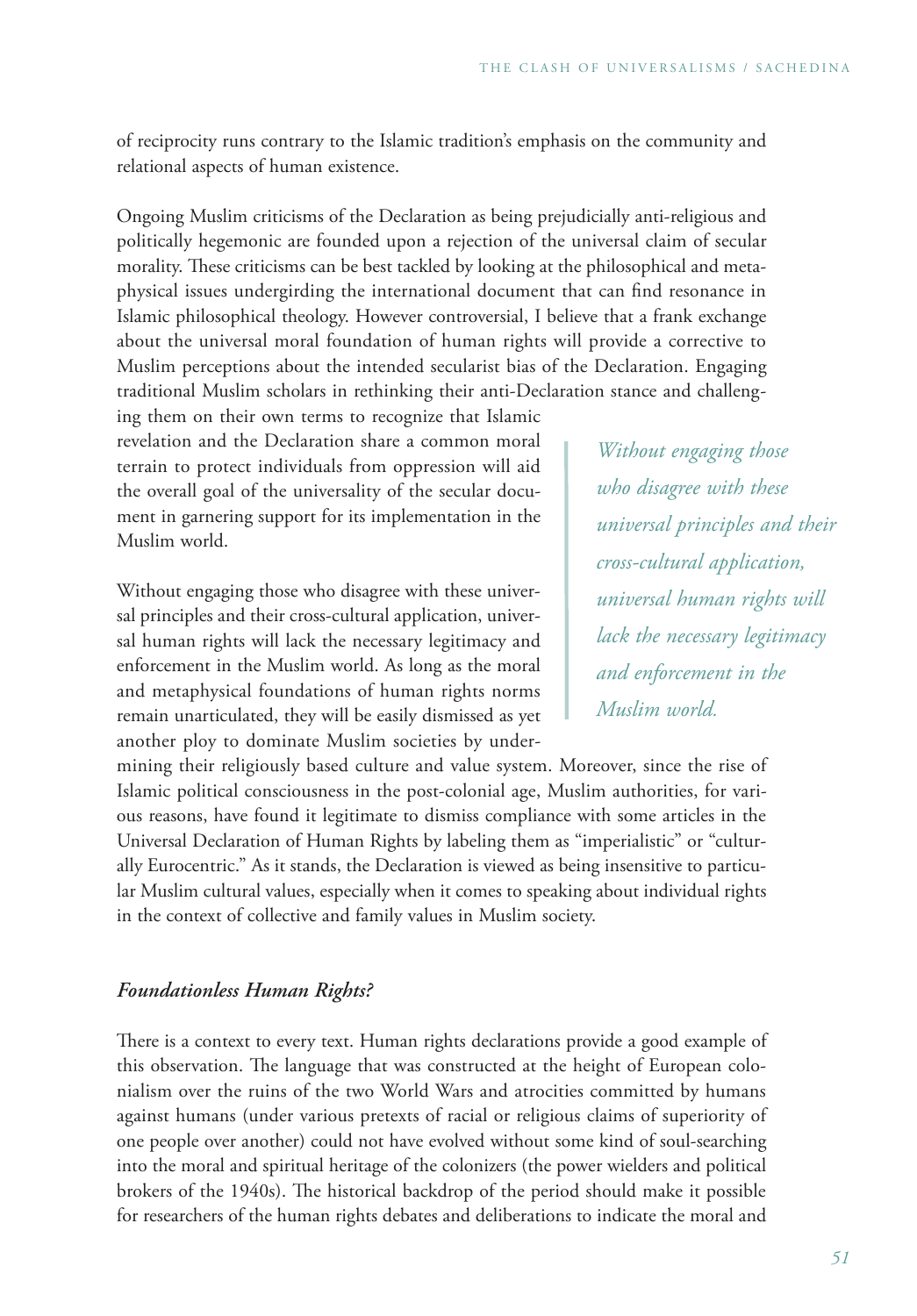philosophical foundations that ultimately provided a language of international justice across cultures and peoples of the world. However modern the human rights idiom might be, it could not have emerged in a philosophical-theological vacuum without serious search into the ideas that lent themselves to the universal language that was needed to bind the peoples of the world together in their commitment to redress the wrongs that were committed against civilians and innocent bystanders. The drafters of the Declaration were fully aware of the traditional communities and their ability to live together with some kind of overlapping consensus that dictated the pragmatic need to avoid endless conflicts and destruction of human life and environment. The post-World War II nations were in search of even more exact universal language to propose ways of protecting humans from indiscriminate violence and oppression resembling the anti-Semitism that led to the horrors of the Holocaust.

*…without a universal morality that speaks to each and every person on this earth, the Declaration will lack moral enforcement in the world community.*

I will examine two studies in order to make a case for an urgently needed dialogue between secularist and religious claimants of universal norms that attach to humans solely as humans. The first is Johannes Morsink's *The Universal Declaration of Human Rights: Origins, Drafting, and Intent* (1999), and the second is Michael Ignatieff's *Human Rights as Politics and Idolatry* (2001), both written around the fiftieth anniversary of the Declaration. They have raised the most intriguing question that continues to be debated even today, namely, whether there is

a single moral foundation for human rights that spans many cultures, many culturally specific moral foundations, or no moral foundation at all.

My working assumption is that without a universal morality that speaks to each and every person on this earth, the Declaration will lack moral enforcement in the world community. To ensure that the Declaration will continue to protect an individual's inalienable human rights, its advocates need to state time and again the unshakeable universal moral foundation of the Declaration and its ability to speak to peoples of different traditions and cultures, without denying them an opportunity to affirm or deny that universalism in the name of some comprehensive religious doctrine. The ultimate support for the Declaration cannot simply come from its pragmatic purpose of protecting human agency; rather, it must come from the reasons as to why that personhood deserves to be protected from the unjust conduct of those in power.

In *The Universal Declaration of Human Rights*, Morsink meticulously and sensitively traces the drafting of the Declaration, stage by stage, showing in clear contours the thought process and the universal language that emerged to capture and express international concern for the oppressed, the poor, and the politically powerless of the world. Religious and humanitarian traditions had already established a vocabulary that could be appropriated for the Declaration. Morsink responds to the charge of ethnocentrism leveled against the Declaration by tracing the complex and complicated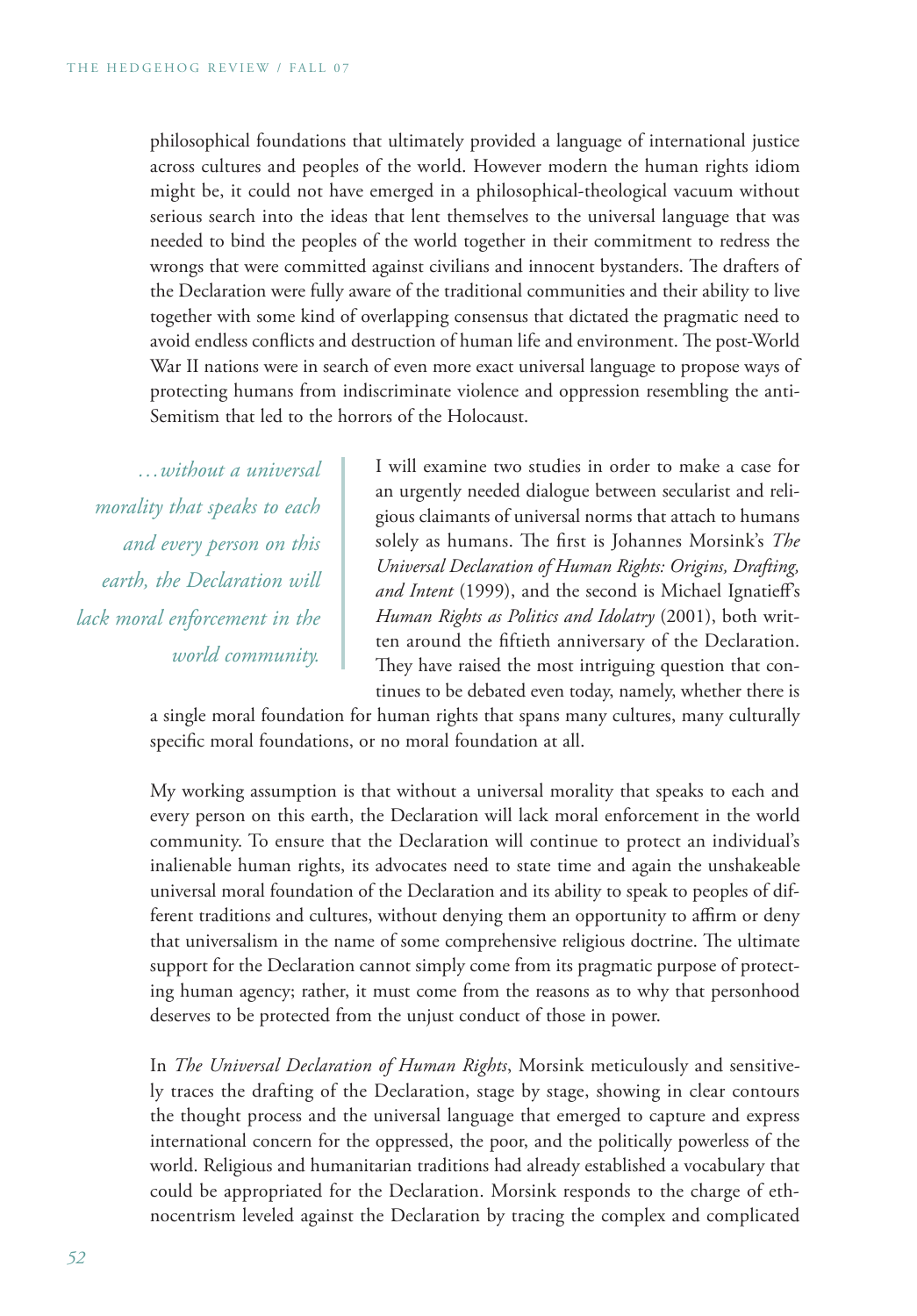negotiations that took place to avoid any ethnocentric or particularistic language that would have defeated the very purpose of the Declaration. He examines the language of the Declaration to investigate the presumption that there was a connection between the Declaration and Enlightenment ways of thinking about morality that was universal and at the same time secular. But this secularism was not totally non-religious in the sense that nature

*…it has been difficult, if not impossible, to build consensus over the common standards for the entire human race in international conventions.*

and reason—"the two secular components of the triad—were still kept in close proximity to the God from which they flowed."4 The Enlightenment view of humanity was derived from natural rights philosophies, which located human equality and inalienable rights in human beings simply by virtue of their own humanity and not because of some extraneous reason. However, in pursuit of a universal morality to support human rights across traditions, the drafters pursued thorough-going secularism and kept the language of the Declaration free from any religious idiom. Most strikingly they severed God from nature and reason. Paradoxically, while the search for universality through the secularization of human rights norms paved the way for pluralistic sources of morality, it also led to their inevitable relativity.

The problem of relativism in the context of human rights standards and values is an old one. Practical experience of life in societies with very different cultures has been at the root of relativism in international debates about standards of justice across state boundaries. It is accurate to say that despite all of the intellectual efforts at a thorough secularization of universal morality, it has been difficult, if not impossible, to build consensus over the common standards for the entire human race in international conventions. Moreover, detaching universal morality from any foundational consideration in order to accommodate diverse cultures and national communities has, unfortunately, served as a pretext for ignoring the universal thrust of the human rights document across different Muslim countries where, time and again, political authorities have used cultural relativity to justify their lack of commitment to promote certain freedoms for their Muslim, as well as non-Muslim, citizens.

An immediate corrective to this persisting problem depends upon articulating the link between the secular values expressed in the document and the philosophies of the eighteenth-century Enlightenment. These philosophies influenced the conceptualization of the inherent attributes of the human person. It is significant to note that such topics are also the focus of Muslim theological ethics (and not necessarily juridical studies) and acceptable to the traditionalist Muslim authorities. To be sure, those who participated in the drafting of the Declaration were looking at the issue of protecting human rights from their particular historical experience and cultural context. They were responding

<sup>4</sup> Johannes Morsink, *The Universal Declaration of Human Rights: Origins, Drafting, and Intent* (Philadelphia: University of Pennsylvania Press, 1999) 282.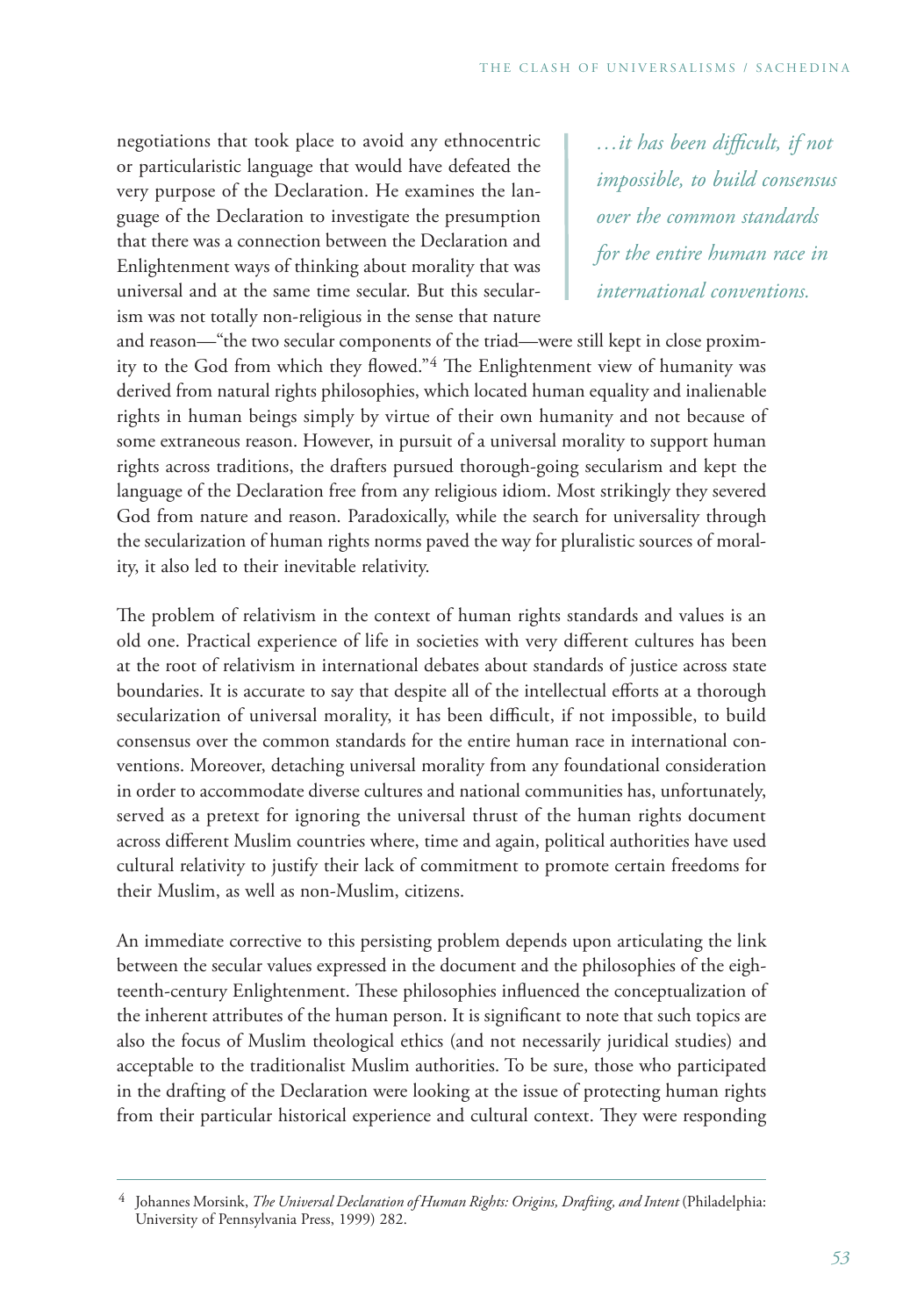to the carnage inflicted upon the victims of World War II and the Holocaust in the early 1940s. As Morsink shows in admirable detail, each article of the Declaration was responding to the urgent need to protect human personhood in all its manifestations in the social and political contexts of nation-states.

It is quite revealing that there was minimal Muslim participation in the process. There was no real effort to expound comprehensive Islamic doctrines to get the sense of the tradition's stance on different articles. Further, as the profiles of the different representatives from participant Muslim countries like Saudi Arabia, Pakistan, and Syria reveal, the representatives from Muslim countries were secularly educated individuals, who had little or no human rights training in the foundational sources of Islamic tradition and could not adequately articulate the universal impulse of Islamic comprehensive doctrines that would have enriched the debates. In fact, Jamil Baroody, the Saudi representative in the drafting committee, was a Lebanese Christian and lacked even the basic Islamic credentials to speak on any theological aspects of Islam authoritatively.

The deliberations were not inclusive of all the diverse trends in traditionalist interpretations of religious notions, including even those of Western Christian theology. The exclusion of Muslim traditionalist representation in the human rights deliberations at this early stage could have been a political decision since most of the Muslim countries were dominated by Western colonial authorities who had a negative view of the Muslim seminarians, whose opposition to the colonial political and cultural domination could have derailed the secular and anti-tradition tone of the human rights deliberations. This lack of serious Muslim participation, however, has continued to cast a long shadow of doubt over the cultural and political contours of the Declaration that reveal an indubitable secular-Western bias.5

This bias is evident in the second study that deals with Islamic encounters with Western human rights. In Ignatieff's treatment of the Islamic challenge in *Human Rights as Politics and Idolatry*, he argues for a pragmatic approach to human rights. His liberal secular stance relies on a presupposition that there is a common denominator of rationality that remains when the particularities of one's religious convictions are bracketed or suppressed. He treats human rights as "pragmatic political instruments" that should aspire to be effective before they aspire to be more comprehensive in their pronouncements. Religious reasons, in Ignatieff's secular evaluation, do not count as properly contributing to a human rights discourse. Protections against cruel, inhuman, and degrading treatment should constitute the purpose of human rights. Moreover, according to Ignatieff, to believe in human rights does not entail believing that they exist independently of human purpose. All we need to believe is that human rights are important instruments for protecting human beings against cruelty, oppression, and

<sup>5</sup> Khaled Abu El Fadl and Abdullahi Ahmed An-Na'im are among the few serious discussants of human rights in the context of Islamic tradition.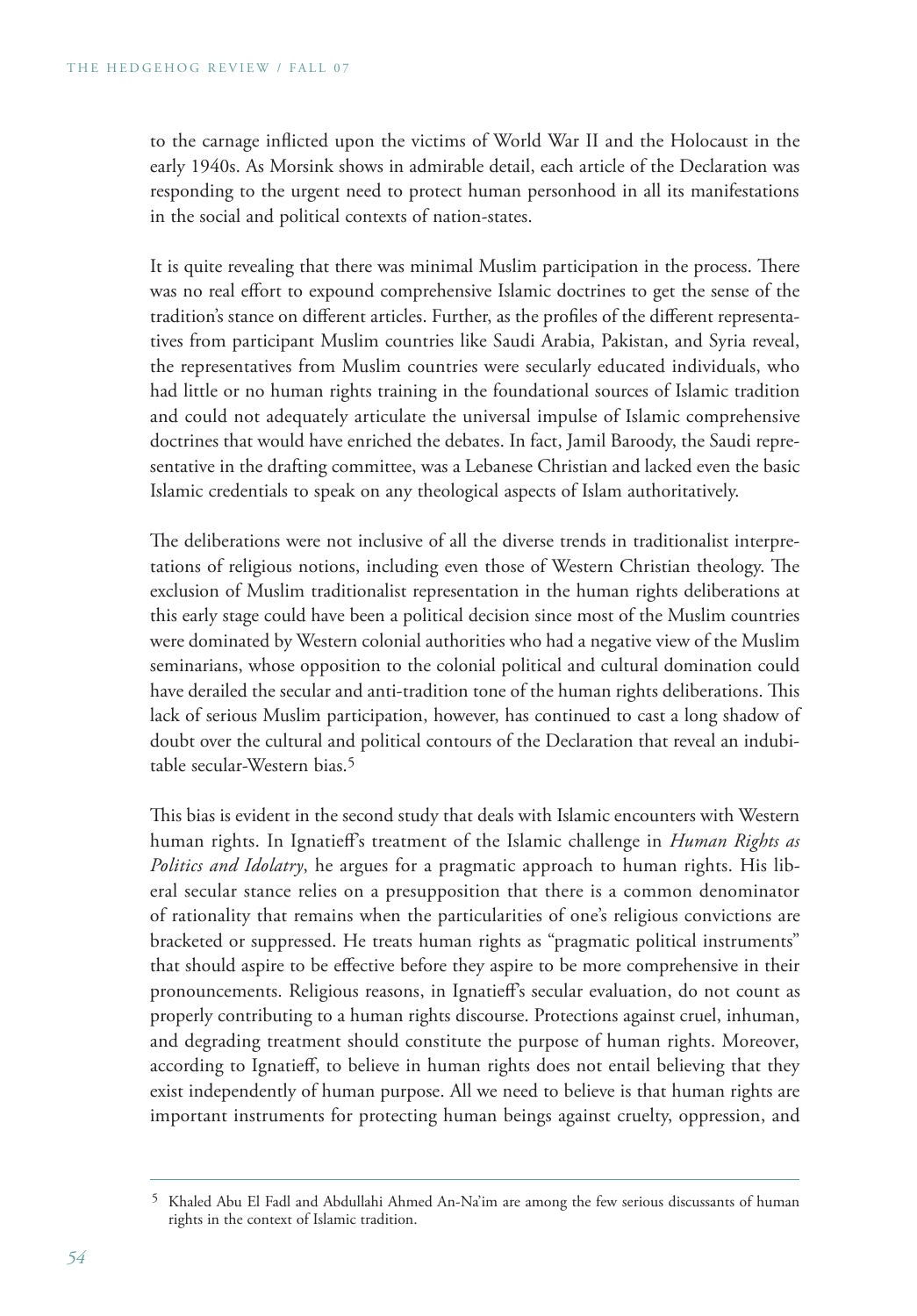degradation. Hence, there is no need to believe and insist on a divine or natural source for human rights. Ignatieff understandably denies human rights any creedal status, lest they become the source of a new humanist idolatry.

However, this denial of a single moral foundation or multiple moral foundations that span many cultures and traditions for human rights has led to the prevailing suspicion in traditionalist Muslim circles that the Declaration is nothing more than the continuation of a colonialist, hegemonic discourse that imposes its will through a human rights regime.6 There is no doubt that human rights can serve a multitude of purposes, and those purposes can be expressed in many ways, not only across different societies and cultures, but within them as expressions of a plurality of moral assessments of human agency. In order to defend human rights in traditional and religious societies, it is imperative to establish the reason why human beings have rights in the first place. In Muslim culture the emphasis is on responsibilities, without any mention of rights. Although there is a purpose to human life, the purposive agent simply fulfills his or her duties in society to make sure that justice prevails in all human undertakings. Claims about human dignity or respect owed to human beings are viewed strictly within the larger social good and not independent of it. At the same time, Islamic doctrines speak about the creation of human beings as equal, sharing parentage, and endowed with honor and dignity as "children of Adam."

Ignatieff's prescription to forgo foundational arguments rooted in human dignity, divine purposes, natural law, and related philosophical and moral ideas would function as a conversation stopper in Muslim societies where human rights can be more readily defended by claims about human dignity and the equal creation of human beings by God. Human beings are created with intuitive reason and an innate capacity to know right from wrong. Yet, they are in need of constant guidance from God to fulfill their true roles in society. The relationship between human agency and human dignity is the result of the purposive creation of humanity, with a goal to guide it to create a just public order. By avoiding such foundational arguments because they are unimportant to "pragmatic political instruments" to further human rights, the Declaration exposes itself to an unintended relativism that suggests that ultimately each culture and people will determine the valuation of human agency and protect what *they* believe to be in accord with *their* moral judgment.

<sup>6</sup> Muhammad 'Amara, *al-Islam wa huquq al-insan: Darurat…la huquq* (*Islam and Human Rights: Necessities…not Rights*) (Kuwait: 'Alam al-Ma'rifa, 1405/1985) criticizes both Muslim fundamentalist and Muslim secular scholarship for having failed to demonstrate human rights within the parameters of Islamic comprehensive doctrines. The secularist scholarship that was produced under the Orientalist masters and that followed Western cultural and civilizational domination of Muslim minds was guilty of not examining Islamic sources carefully before agreeing with the Western thesis about the inadequacy of Islam and its juridical tradition to issue anything similar to the international declaration of human rights. The Muslim secularists' prescription that one must derive human rights from Western civilization instead of searching for these in Islamic sources, according to 'Amara, must be totally rejected because it smacks of new Western hegemony over Muslim societies (9-10).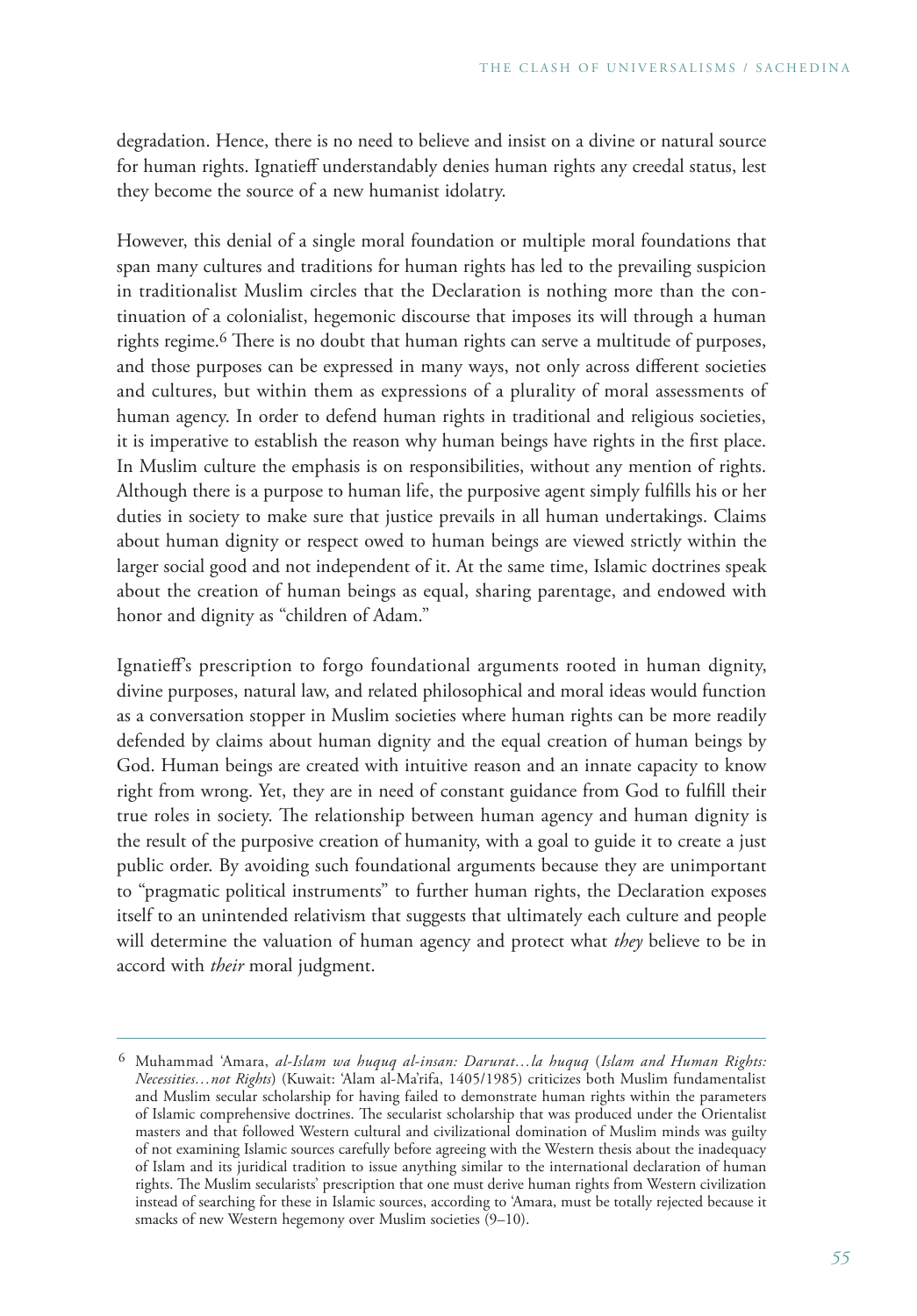The drafting of the Declaration clearly shows that there were several key sources for the writing of the articles that are now enshrined in the document. What made it possible for this *lingua franca* of human rights to emerge was their convergence, rather than the upholding of a single cultural or philosophical tradition, even though, as some Muslims have argued, modern, secular values formed the core of the norms that informed human rights. It is common to assume that arguments about human agency, dignity, and natural law tend to be quite philosophical and abstract, and it may therefore be tempting to assume that not much of practical importance is at stake. But such an assumption would be rash. What is at stake in determining the foundations of human rights is often the very legitimacy of human rights talk among Muslim religious scholars. A human rights regime that takes into consideration and promotes an overlapping con-

*…conflicting religious conceptions of the good in the public sphere, however problematic, do not in any way diminish the role of public reason in building overlapping consensus in pluralistic societies.*

sensus is more compatible with respect for many cultural and philosophical traditions that converge in support of a similar set of human rights. This convergence between, for instance, Islamic and secular humanist traditions is not complete or perfect, but neither is the convergence on human rights from within a modern, secular cultural or philosophical tradition.

Ignatieff 's doubts about the need for a metaphysical foundation for human rights arise in response to abstract claims about human beings having an innate or natural dignity, or having been endowed with natural and intrinsic self-worth, and hence, being inviolable. These abstract claims, Ignatieff argues, are controversial and detrimental

to advancing human rights. In his words, such propositions may weaken the reinforcement of human rights. "Far better," he argues, "to forgo these kinds of foundational arguments altogether and seek to build support for human rights on the basis of what such rights actually *do* for human beings."7

This is a fundamentally flawed argument at the international level when attempts must be made to resolve the controversial aspects of the Declaration's moral foundations in order to build an overlapping consensus among different cultures and metaphysical positions to enlist the full cooperation of various peoples and governments to do something more than just paying lip service to human rights. Moreover, one of the major problems confronting the secular document from an Islamic point of view is the charge of relativity against the Eurocentric sources of the Declaration. This charge of relativism cannot be taken lightly, and the only way it can be overcome is by recognizing the need for dialogue with other claimants of comprehensive doctrines, whether religious or secular. The ultimate goal of this conversation is to reach a consensus about

<sup>7</sup> Michael Ignatieff, *Human Rights as Politics and Idolatry* (Princeton: Princeton University Press, 2001) 54.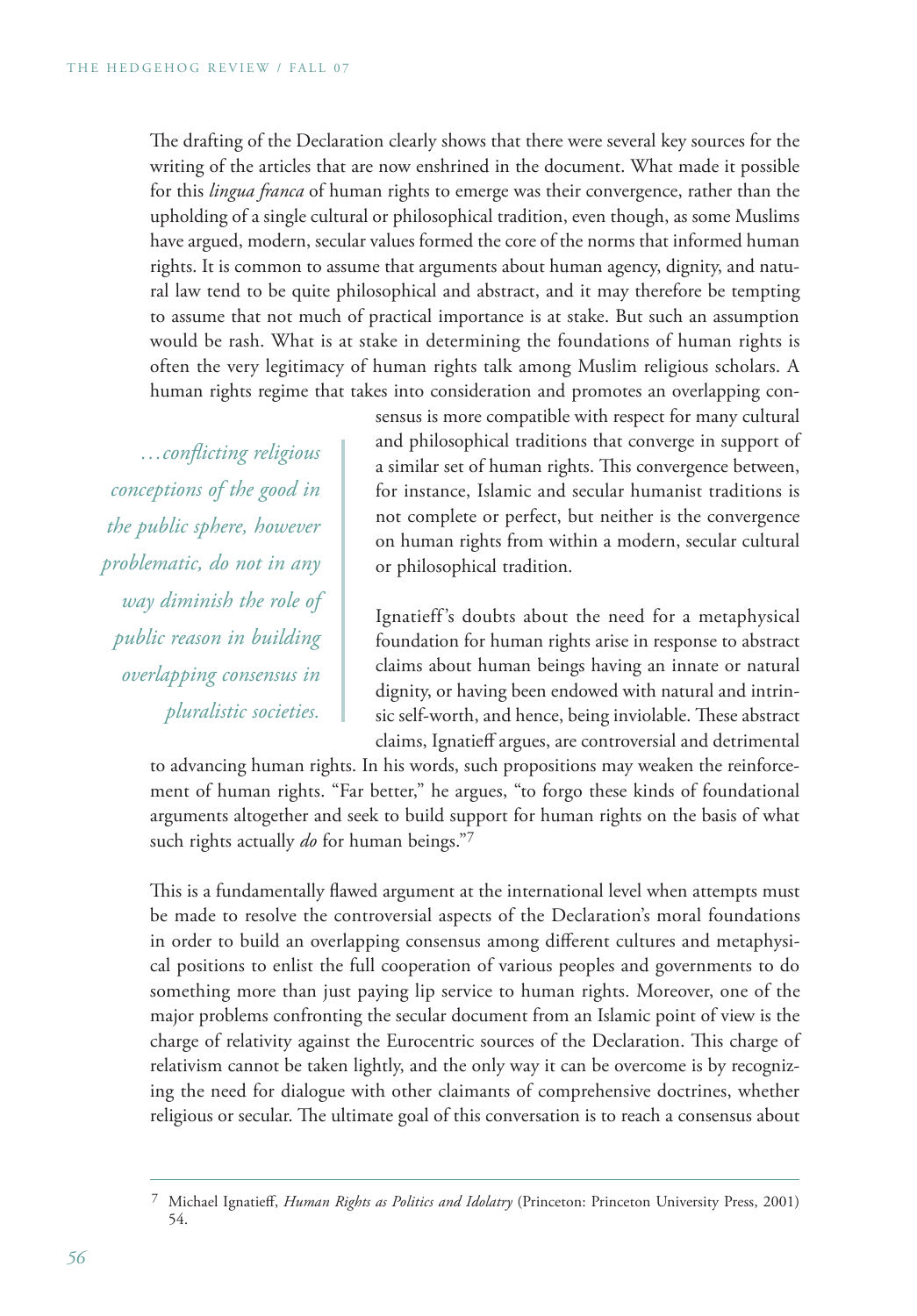human agency linked to human dignity as a special mark of humanness that is entitled to inalienable human rights.

Ignatieff fails to understand that different cultures and a wide variety of civilizations, despite their fundamental disagreements about such matters as what constitutes a good human life, have never denied the existence of injustices that are committed by the powerful against fellow humans. More importantly, as Jeffrey Stout has shown in his *Democracy and Tradition*, conflicting religious conceptions of the good in the public sphere, however problematic, do not in any way diminish the role of public reason in building overlapping consensus in pluralistic societies.<sup>8</sup> An appeal to a metaphysical foundation for human nature that leads to recognizing common moral terrain among divergent cultural groups may actually enhance the validity of a minimum dignity to which all humans are entitled by the simple fact of being created equal. Hence, diverse and sometimes divisive religious validation of what is good is not detrimental or obstructive to the search for a shared belief in what it is to be a human being and what norms can be identified in different faith communities that are compatible with the protection of human dignity and agency. However, Ignatieff maintains that the universal commitments implied in human rights can be compatible with other comprehensive doctrines only if the universalism implied in the Declaration is self-consciously "minimalist."

This is problematic in the international communities where there is no agreement about the "thin" and "minimalist" commitments, which are dependent upon "thick" and "maximalist" descriptions of the comprehensive doctrines held by different communities. As a world community with much to converse about its achievements (and failures), Muslims have a lot to contribute to the Eurocentric discussions of human rights. They can become full participants in the development of human rights and put their forces behind the "minimalist" universalism if they can demonstrate both to their faith communities around the world and the international community that it is unhelpful to dismiss Islamic or any other comprehensive religious doctrine as parochial or relativist with no impact whatsoever in the development of human rights.

<sup>8</sup> Jeffrey Stout, *Democracy and Tradition* (Princeton: Princeton University Press, 2004) 2. Stout points to two prominent American thinkers on American democracy, namely, John Rawls and Richard Rorty, who want to severely restrict the use of religious reasons in public discussions about politics. Stout takes seriously the concerns of these thinkers and the claims of their opponents. In response to their prescription that leads to the virtual hiding of one's religious reasons lest they are rendered unreasonable by not accepting a free-standing notion of justice as a universal point of reference in political discussion in pluralistic societies, Stout defends the "reasonableness" of religious reasons by focusing on the sharing and hearing of particular reasons in public discourse and by pointing out that "a person can be a reasonable (socially cooperative) citizen without believing in or appealing to a free-standing conception of justice" (68). He notes that Rawls's definition of reasonable as being willing to govern their conduct according to a universally applicable principle "implicitly imputes *unreasonableness* to everyone who opts out of the contractarian project, regardless of the reasons they might have for doing so" (67).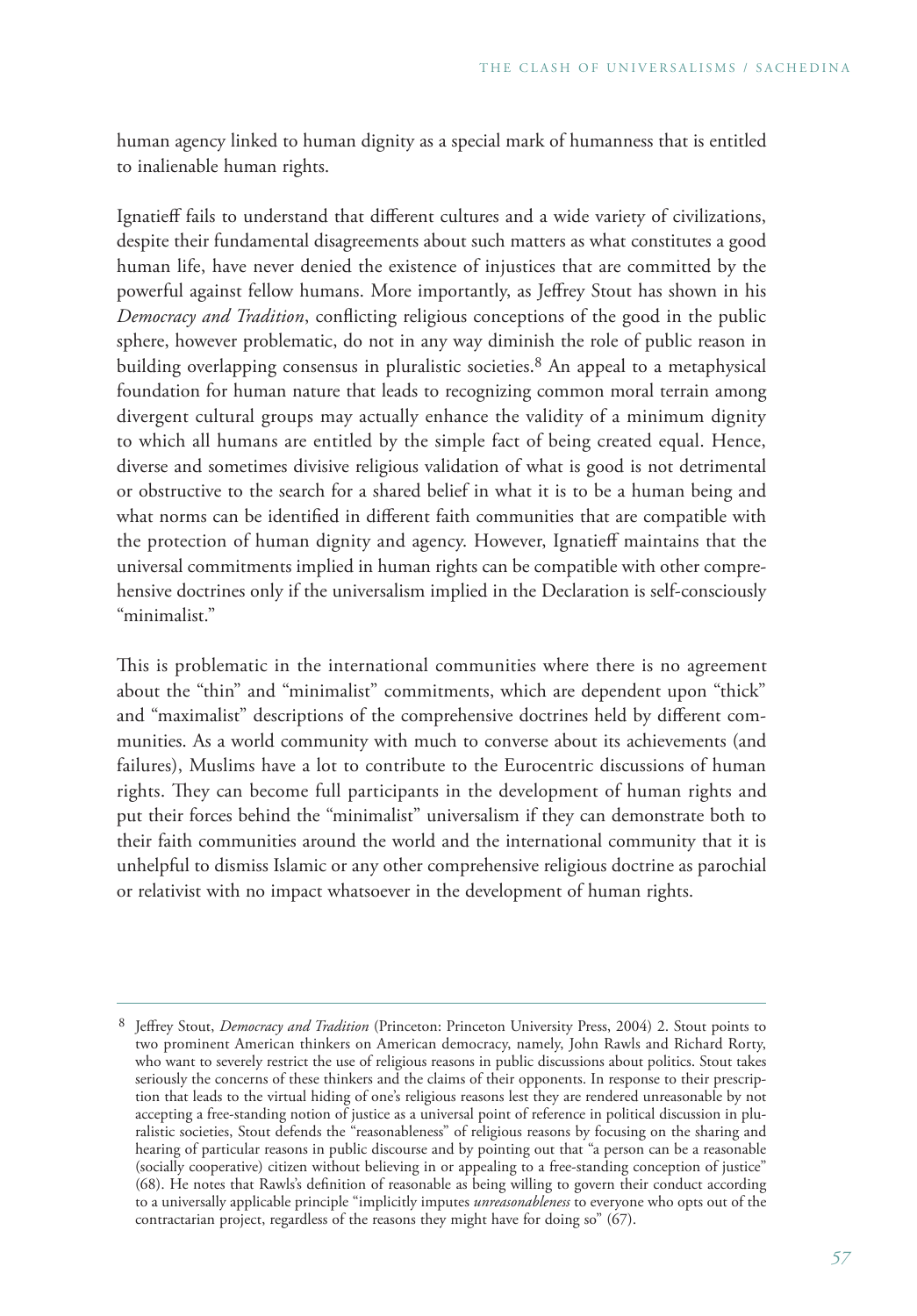The foundational sources of Islamic doctrines in the Qur'an and the tradition share the universal language of morality and human agency, including human dignity. In the Muslim world, the legitimacy of the Declaration is being challenged as an affront to the God-centered worldview about the ends of human agency and dignity. Even if the bias of human rights advocacy can be directed toward the victim, and the test of legitimacy—and hence universality—is what might be termed the "victim's consent," the West's selective advocacy of human rights in certain regions of the world to the

*If it can be shown that Islamic doctrines share the universalism of human rights, however minimalist, then we will have opened a door for real conversation…*

exclusion of others, and the endless, institutionalized violence against certain groups, has ended up devouring the minimal legitimacy that human rights had among Muslims and has not resulted in furthering the rights of minorities or women in the Muslim world. People cannot help themselves or protect their agency without the support of the traditional authorities that provide legitimacy to the state authorities who have constantly trampled upon the rights of their own people, while dismissing the universal claim of the international conventions. If it can be shown that Islamic doctrines share the

universalism of human rights, however minimalist, then we will have opened a door for real conversation about secularist and Islamic notions of human agency and human dignity for the protection of abused individuals. Without this fundamental theoretical breakthrough in the foundational aspects of human rights, the credibility gap between the international document and the Muslim world will continue to widen, making it farfetched to believe that individuals in traditional societies with strong communitarian ties could ever exercise the minimum understanding of their capacity to protect their rights against autocratic states and their agencies.

I agree with Ignatieff's statement that human rights matter because they help people to help themselves. Nevertheless, this statement is based on Western liberal confidence in the empowered individual who, having been brought up in a liberal political system, understands and undertakes to protect him- or herself. Without a constitutional democratic system in place, no individual has the minimalist understanding of what it means to fight for one's civil rights. While it is true that human rights is a language of individual empowerment, an empowerment by means of which individuals can protect themselves against injustices, Ignatieff is speaking in the context of the political development of individuals in a liberal democratic society, where injustice is understood relative to one's experience in a democratic system that guarantees certain basic rights to its citizens. How can people in Darfur, for instance, protect themselves with this kind of empowerment when they have had no experience of seeing their agency or their rational capacity as important instruments to assert their human rights and defend themselves?

Ignatieff's prescriptive avoidance of any foundational consideration at the international level, in my opinion, leads to an imposition of a Western conception of individualism,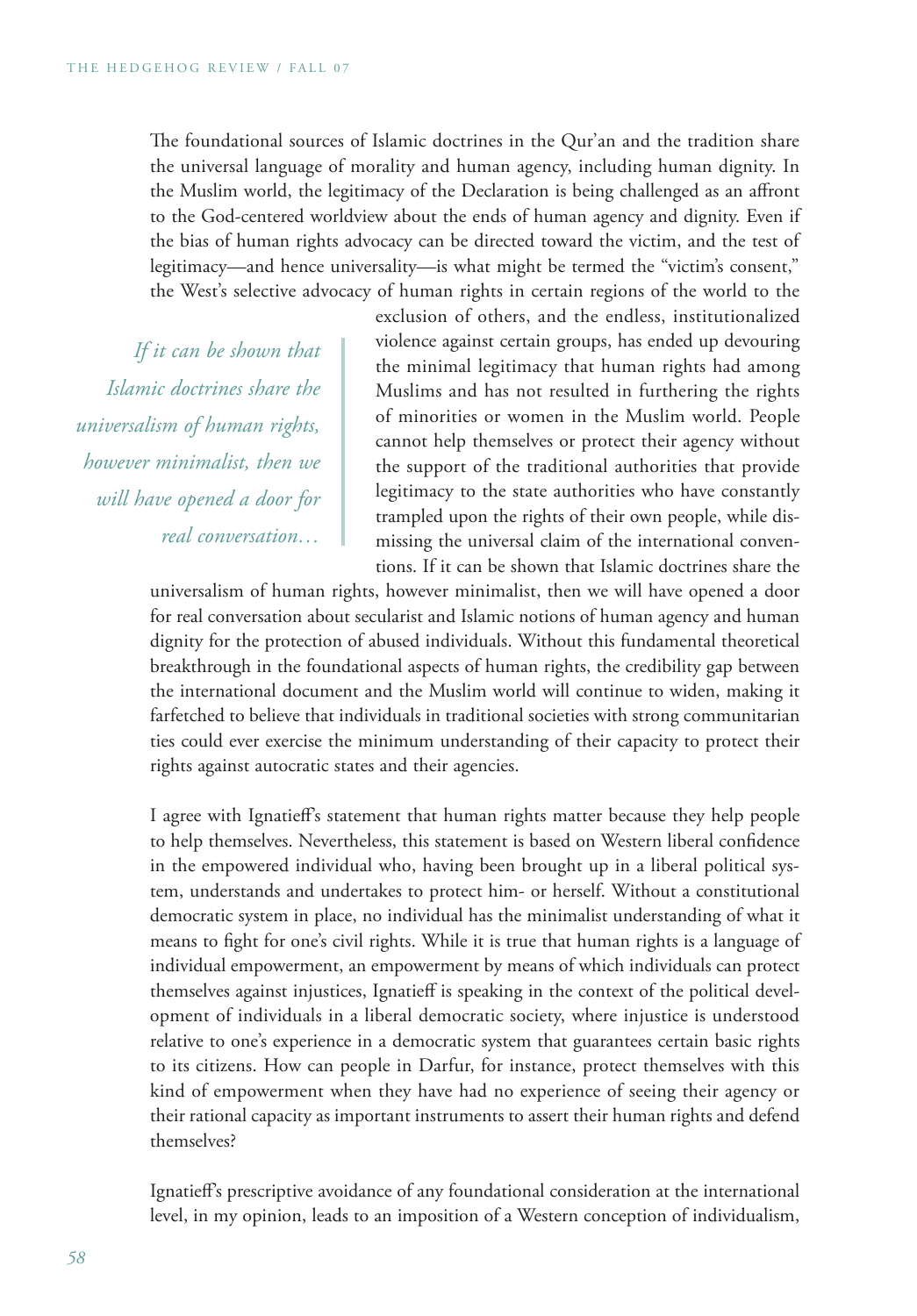even if one were to take it in the sense of a "moral individualism" that protects cultural diversity. Moral individualism claims to respect the diverse ways individuals choose to live their lives. According to Ignatieff, in this way of thinking, human rights is only a systematic agenda of "negative liberty," a toolkit against oppression, a toolkit that individual agents must be free to use as they see fit within the broader frame of cultural and religious beliefs by which they live. But in Muslim societies where people have traditionally conceived their individuality within the context of their communal and collective life, human rights will have to protect individuals as members of collective groups and require collective groups to work towards a just balance between individual and collective concerns.

## *Conclusion*

In the post-colonial age, and more particularly, in the age of economic and cultural globalization, it is important to dispel doubts about the universality of human rights by seriously engaging metaphysical and epistemic foundations of human rights norms to demonstrate that these norms can be essentially grounded in religious notions about human dignity and divinely ordained human freedom of will. Religious doctrines have the potential of working towards an overlapping consensus on important articles in the Declaration—a consensus that secular human rights theoreticians can ill-afford to ignore. The Declaration's normative discourse must be critically reinvestigated for its universal presumptions about human inherency in light of the theological discourse whose universal language continues to guide ethical and jurisprudential values of the common life.

Whereas I do not share Alasdair MacIntyre's rejection of universal rights as fictitious, I agree with him in insisting that traditional societies had universal notions of justice and had worked towards principles of coexistence among themselves and others long before the secular modernist spoke about the contractarian theory of corporate life that shaped modern politics.<sup>9</sup> The founder of Islam, for instance, not only recognized the temporal existence as part and parcel of one's faith commitment; he also created stable and universal institutional structures to further the vision of a just public order under God's guidance. Islam's experience with the temporal world was sociologically and linguistically inclusive and universalistic. As a world-embracing tradition, Islam's ethical and jurisprudential guidance set out to provide fixed norms for building a multi-faith, multi-ethnic, and multi-cultural society that spoke to the vision of a universal community founded upon justice. Since this moral context was potentially inclusive, the

<sup>9</sup> For his rejection of humans rights as fictitious, see Alasdair MacIntyre, "Community, Law, and the Idiom and Rhetoric of Rights," *Listening: Journal of Religion and Culture* 26 (1991): 96–110. For his argument concerning traditional universal notions of justice, see Alasdair MacIntyre, *After Virtue: A Study in Moral Theory* (London: Duckworth, 1981) 64–7.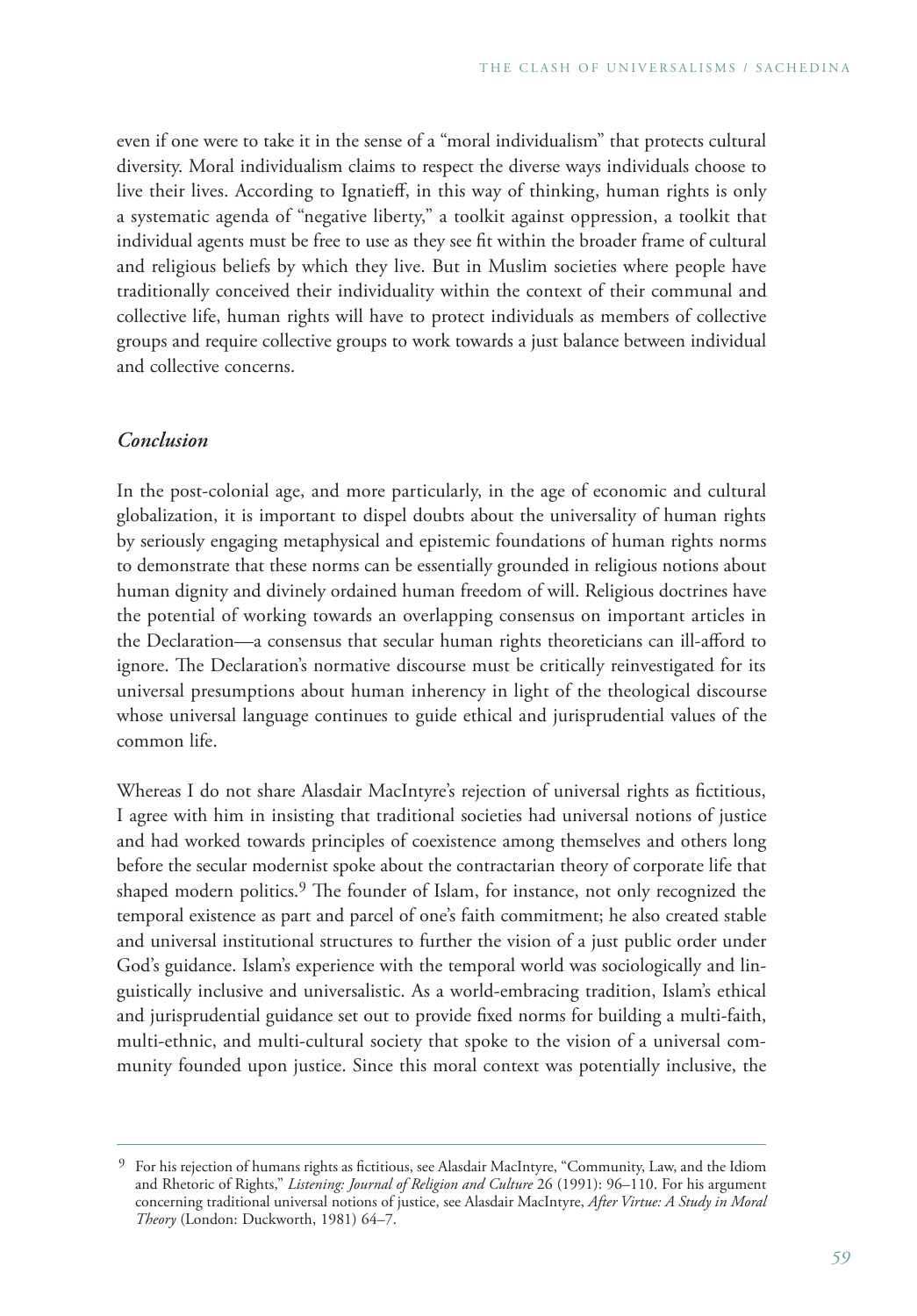need to compromise its faith-based vision of the public order to accommodate other communities actually never arose. As a matter of fact, it had no problem in endorsing a common moral stance that was founded upon a universally recognizable account of individual autonomy, the common good, and a divinely endowed self-subsisting moral standard that transcends religious and cultural differences.10

*Human rights is in origin a Western concept that needs to become Islamic in all its ramifications.*

Having argued for the inclusion of conversation about the foundations that undergird the Declaration, let me also hasten to add that in principle I agree with the secularist theoreticians of human rights who actively advocate avoiding entanglement with metaphysical and religious notions like human dignity, natural law, and divine purposes for humanity so that the true purpose of the inter-

national document, namely, protection of human beings from abuse, oppression, and cruelty, is not in any way diminished. It is a truism to reiterate the secularist concern that when human dignity itself is in danger, academic controversy about the foundations of universal morality intensifies moral complacency rather than protecting individual human rights. Nonetheless, ignoring Muslim criticisms about the ethnocentric and hegemonic goals of the Declaration, however unfounded, has the danger of further marginalizing human rights in the Muslim world.

The problem that faces Muslim supporters of the Declaration is that without due consideration of religious or philosophical sources, it will be difficult to garner the support of Muslim communities to work towards improving human rights instruments to effect the necessary implementation of the Declaration. Evidently, emphasis on the secular-religious dichotomy will necessarily lead to a foundationless model, which actually stifles critical dialogue between the secular and traditionalist theorists. In addition, Western-Islamic polarization in terms of liberal-non-liberal societies is also detrimental to the need for international consensus on protecting a number of basic freedoms, including freedom of conscience and religion. The Islamic model for democratic pluralism is not inherently antithetical to a central concept of human dignity and the individual's inalienable right to determine her spiritual destiny without interference. In Muslim societies enforcement of human rights will be taken even more seriously if, using the foundational model, one can derive the inherent worth of the individual and argue for freedom of religion. Human rights is in origin a Western concept that needs to become Islamic in all its ramifications.

<sup>&</sup>lt;sup>10</sup> I have examined Islamic ethical and theological notions to demonstrate the Qur'anic principles of social coexistence and civil cooperation founded on a common morality that touches all humans, independent of one's faith affiliation, in *The Islamic Roots of Democratic Pluralism* (New York: Oxford University Press, 2000).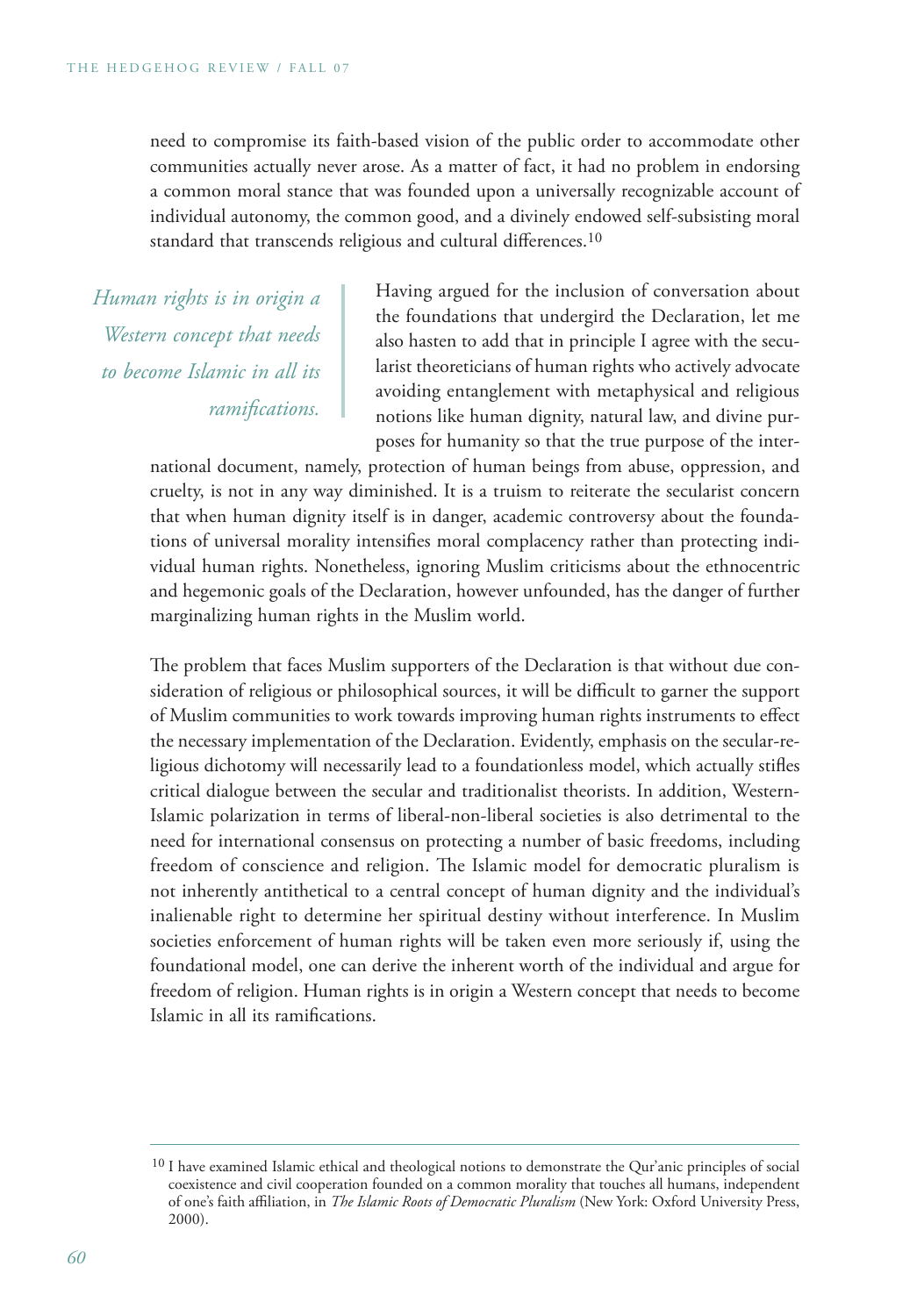The secular liberal thesis that liberty can survive only outside religion and through secularization of a religious tradition was founded upon the historical experience of Christianity, and, hence, had little resonance in Islam. The liberal solution was clearly to separate the public and the private in order to guarantee that the public square would

remain inclusive and tolerant of differences. The value of freedom had to be raised over and against Christian religious exclusivity. In other words, privatization through the secularization of Christianity helped in reducing the hold of religious law and the church over society, thus making pluralism in the public square possible.

*Hence, the Western experience of separation of religion and politics by default remains alien to Muslim political experience.*

The religious experience of those who argue for foundationless theories of human rights is worth keeping in

mind, particularly when such a negative evaluation of religion is extended to the different historical experience of Muslim societies. Foundationless theories are concerned with guaranteeing basic human rights and reconciling basic freedoms with the moral worth of all humans as humans. To be sure, in light of the tragic unfolding of exclusive religiosity and moral absolutism, that concern was and remains real even today.

Was Muslim historical experience any different? Evidently it was, and this is what seems to be the source of an alternative human rights paradigm presented by Muslim apologists. What is missing in this alternative paradigm is the discussion of any foundational capacity in Islamic tradition to sit in dialogue with the secular human rights theorists to make a case for inclusive notions of human entitlements, tampered with human responsibilities in maintaining the overall well-being of humanity in all its areas and spheres of existence. What is needed is a substantial theoretical discussion of an inclusive foundational conception of human rights that would appeal to the suspicious traditional authorities in the Muslim world, apparently threatened by secular ideologies that they believe are determined to destroy the spiritual and moral foundations of a global community to make room for liberal secular ideas of inalienable human rights.

A foundational theory of human rights could be articulated based on some of the pluralistic features of Islam and its culture that are totally ignored by Muslim traditionalist and fundamentalist discourse. True to its internal juridical plurality, the Islamic tradition was concerned with the preservation of freedom against any kind of legal or political authoritarianism, especially in view of its refusal to afford any human institution like the "church" the right to represent divine interests on earth. Moreover, this default plurality was instrumental in preserving relatively peaceful coexistence among peoples of diverse faiths and cultures under Muslim political domination. Functional recognition of separate jurisdictions for spiritual and temporal was also instrumental in affording fundamental agreement on public values and in meeting the demands of multi-faith and multi-cultural societies of the Islamic world to regulate human relationships among peoples of different faiths and culture. Hence, the Western experience of separation of religion and politics by default remains alien to Muslim political experience.